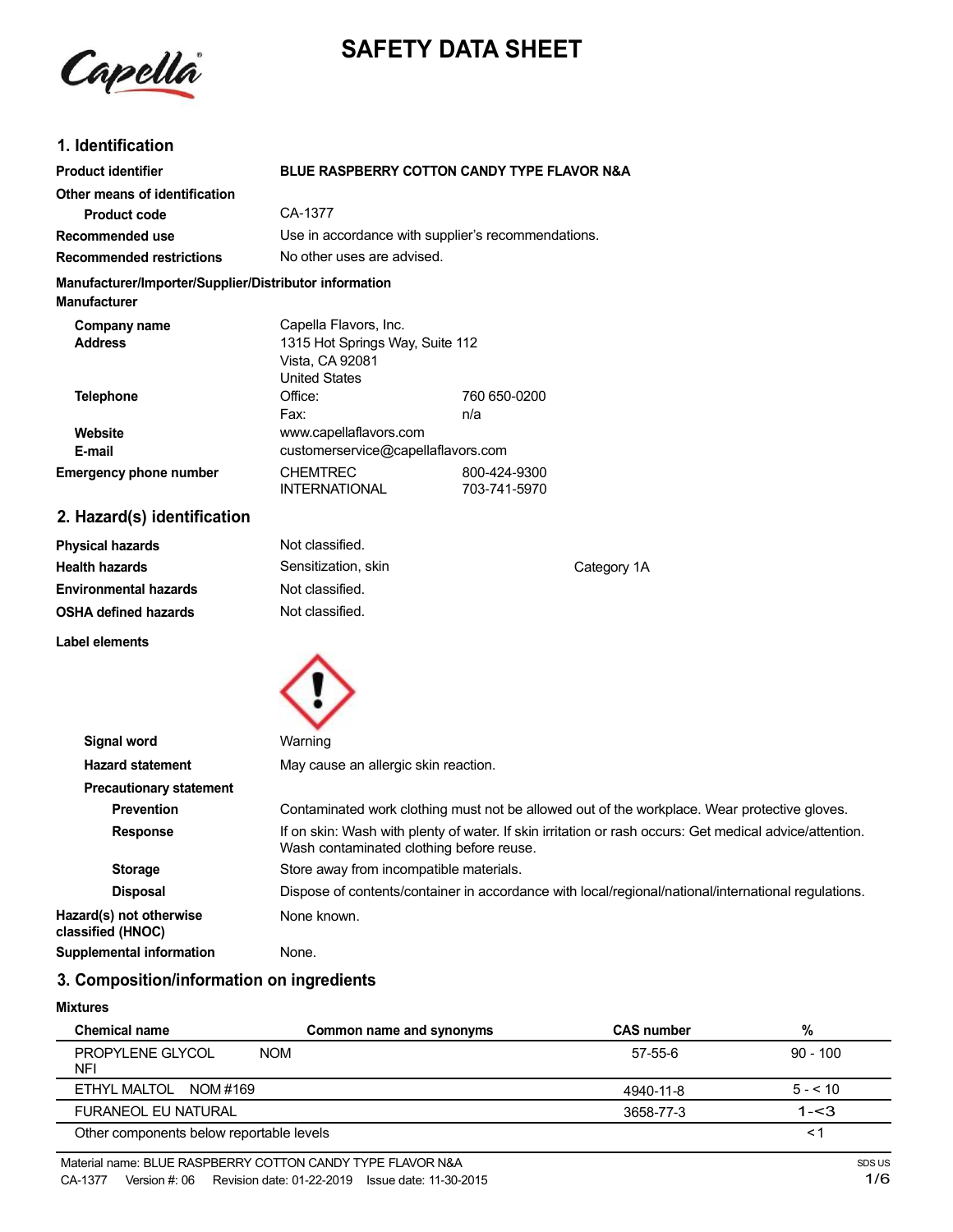\*Designates that a specific chemical identity and/or percentage of composition has been withheld as a trade secret.

## **4. First-aid measures**

| <b>Inhalation</b>                                                            | Move to fresh air. Call a physician if symptoms develop or persist.                                                                                                                 |
|------------------------------------------------------------------------------|-------------------------------------------------------------------------------------------------------------------------------------------------------------------------------------|
| <b>Skin contact</b>                                                          | Remove contaminated clothing immediately and wash skin with soap and water. In case of<br>eczema or other skin disorders: Seek medical attention and take along these instructions. |
| Eye contact                                                                  | Rinse with water. Get medical attention if irritation develops and persists.                                                                                                        |
| Ingestion                                                                    | Rinse mouth. Get medical attention if symptoms occur.                                                                                                                               |
| Most important<br>symptoms/effects, acute and<br>delayed                     | May cause an allergic skin reaction. Dermatitis. Rash.                                                                                                                              |
| Indication of immediate<br>medical attention and special<br>treatment needed | Provide general supportive measures and treat symptomatically. Keep victim under observation.<br>Symptoms may be delayed.                                                           |
| <b>General information</b>                                                   | Ensure that medical personnel are aware of the material(s) involved, and take precautions to<br>protect themselves. Wash contaminated clothing before reuse.                        |
| 5. Fire-fighting measures                                                    |                                                                                                                                                                                     |
| Suitable extinguishing media                                                 | Alcohol resistant foam. Powder. Carbon dioxide (CO2).                                                                                                                               |
| Unsuitable extinguishing<br>media                                            | Do not use water jet as an extinguisher, as this will spread the fire.                                                                                                              |
| Specific hazards arising from<br>the chemical                                | During fire, gases hazardous to health may be formed.                                                                                                                               |
| Special protective equipment                                                 | Self-contained breathing apparatus and full protective clothing must be worn in case of fire.                                                                                       |

Move containers from fire area if you can do so without risk.

Use standard firefighting procedures and consider the hazards of other involved materials. No unusual fire or explosion hazards noted.

## **6. Accidental release measures**

**and precautions for firefighters**

**equipment/instructions Specific methods General fire hazards**

**Fire fighting**

| Personal precautions,<br>protective equipment and<br>emergency procedures | Keep unnecessary personnel away. Keep people away from and upwind of spill/leak. Wear<br>appropriate protective equipment and clothing during clean-up. Avoid breathing mist/vapors. Do<br>not touch damaged containers or spilled material unless wearing appropriate protective clothing.<br>Ensure adequate ventilation. Local authorities should be advised if significant spillages cannot be<br>contained. For personal protection, see section 8 of the SDS. |
|---------------------------------------------------------------------------|---------------------------------------------------------------------------------------------------------------------------------------------------------------------------------------------------------------------------------------------------------------------------------------------------------------------------------------------------------------------------------------------------------------------------------------------------------------------|
| Methods and materials for                                                 | Use water spray to reduce vapors or divert vapor cloud drift.                                                                                                                                                                                                                                                                                                                                                                                                       |
| containment and cleaning up                                               | Large Spills: Stop the flow of material, if this is without risk. Dike the spilled material, where this is<br>possible. Absorb in vermiculite, dry sand or earth and place into containers. Following product<br>recovery, flush area with water.                                                                                                                                                                                                                   |
|                                                                           | Small Spills: Wipe up with absorbent material (e.g. cloth, fleece). Clean surface thoroughly to<br>remove residual contamination.                                                                                                                                                                                                                                                                                                                                   |
|                                                                           | Never return spills to original containers for re-use. For waste disposal, see section 13 of the SDS.                                                                                                                                                                                                                                                                                                                                                               |
| <b>Environmental precautions</b>                                          | Avoid discharge into drains, water courses or onto the ground.                                                                                                                                                                                                                                                                                                                                                                                                      |
| 7. Handling and storage                                                   |                                                                                                                                                                                                                                                                                                                                                                                                                                                                     |
| Precautions for safe handling                                             | Avoid breathing mist/vapors. Avoid contact with eyes, skin, and clothing. Avoid prolonged<br>exposure. Provide adequate ventilation. Wear appropriate personal protective equipment. Observe<br>good industrial hygiene practices.                                                                                                                                                                                                                                  |
| Conditions for safe storage,<br>including any incompatibilities           | Store in tightly closed container. Store away from incompatible materials (see Section 10 of the<br>SDS).                                                                                                                                                                                                                                                                                                                                                           |

### **8. Exposure controls/personal protection**

### **Occupational exposure limits**

The following constituents are the only constituents of the product which have a PEL, TLV or other recommended exposure limit. At this time, the other constituents have no known exposure limits.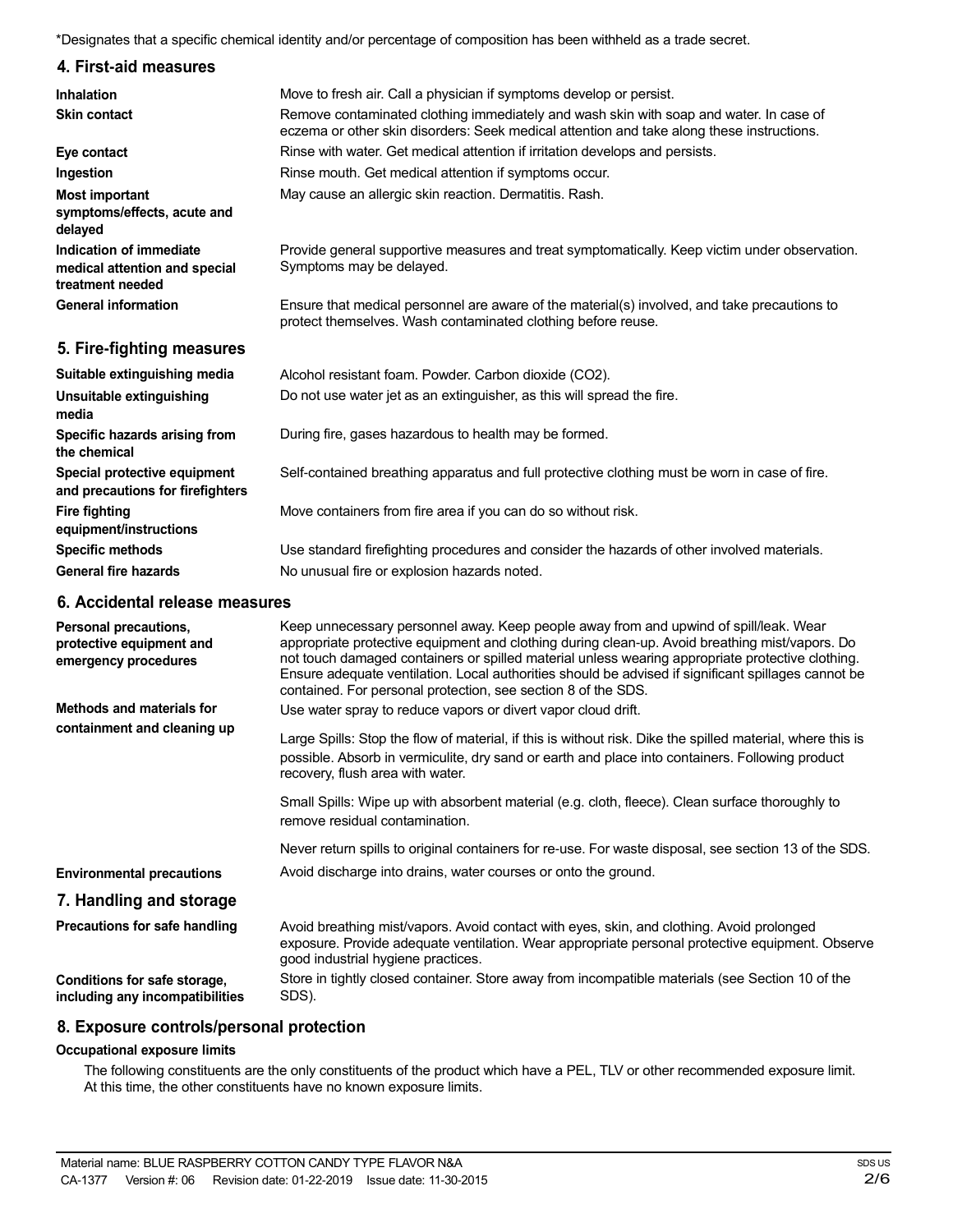| US. Workplace Environmental Exposure Level (WEEL) Guides<br><b>Form</b> |                                                                                                                                                                                                                                                                                                                                                                    |                   |          |  |
|-------------------------------------------------------------------------|--------------------------------------------------------------------------------------------------------------------------------------------------------------------------------------------------------------------------------------------------------------------------------------------------------------------------------------------------------------------|-------------------|----------|--|
| <b>Components</b>                                                       | Type                                                                                                                                                                                                                                                                                                                                                               | Value             |          |  |
| PROPYLENE GLYCOL<br>NOM NFI (CAS 57-55-6)                               | TWA                                                                                                                                                                                                                                                                                                                                                                | $10 \text{ mg/m}$ | Aerosol. |  |
| <b>Biological limit values</b>                                          | No biological exposure limits noted for the ingredient(s).                                                                                                                                                                                                                                                                                                         |                   |          |  |
| Appropriate engineering<br>controls                                     | Good general ventilation should be used. Ventilation rates should be matched to conditions. If<br>applicable, use process enclosures, local exhaust ventilation, or other engineering controls to<br>maintain airborne levels below recommended exposure limits. If exposure limits have not been<br>established, maintain airborne levels to an acceptable level. |                   |          |  |
|                                                                         | Individual protection measures, such as personal protective equipment                                                                                                                                                                                                                                                                                              |                   |          |  |
| Eye/face protection                                                     | Face shield is recommended. Wear safety glasses with side shields (or goggles).                                                                                                                                                                                                                                                                                    |                   |          |  |
| <b>Skin protection</b>                                                  |                                                                                                                                                                                                                                                                                                                                                                    |                   |          |  |
| Hand protection                                                         | Wear appropriate chemical resistant gloves.                                                                                                                                                                                                                                                                                                                        |                   |          |  |
| <b>Other</b>                                                            | Wear appropriate chemical resistant clothing. Use of an impervious apron is recommended.                                                                                                                                                                                                                                                                           |                   |          |  |
| <b>Respiratory protection</b>                                           | In case of insufficient ventilation, wear suitable respiratory equipment.                                                                                                                                                                                                                                                                                          |                   |          |  |
| <b>Thermal hazards</b>                                                  | Wear appropriate thermal protective clothing, when necessary.                                                                                                                                                                                                                                                                                                      |                   |          |  |
| General hygiene<br>considerations                                       | Always observe good personal hygiene measures, such as washing after handling the material<br>and before eating, drinking, and/or smoking. Routinely wash work clothing and protective<br>equipment to remove contaminants. Contaminated work clothing should not be allowed out of the<br>workplace.                                                              |                   |          |  |

## **9. Physical and chemical properties**

| Appearance                                        |                                               |  |
|---------------------------------------------------|-----------------------------------------------|--|
| <b>Physical state</b>                             | Liquid.                                       |  |
| Form                                              | Liquid.                                       |  |
| Color                                             | Not available.                                |  |
| Odor                                              | Not available.                                |  |
| Odor threshold                                    | Not available.                                |  |
| рH                                                | Not available.                                |  |
| Melting point/freezing point                      | -74.2 $\degree$ F (-59 $\degree$ C) estimated |  |
| Initial boiling point and boiling<br>range        | 370.76 °F (188.2 °C) estimated                |  |
| <b>Flash point</b>                                | > 200.0 °F (> 93.3 °C) Closed Cup             |  |
| <b>Evaporation rate</b>                           | Not available.                                |  |
| <b>Flammability (solid, gas)</b>                  | Not applicable.                               |  |
| Upper/lower flammability or explosive limits      |                                               |  |
| <b>Flammability limit - lower</b><br>$(\%)$       | Not available.                                |  |
| <b>Flammability limit - upper</b><br>$(\%)$       | Not available.                                |  |
| Explosive limit - lower (%)                       | Not available.                                |  |
| Explosive limit - upper (%)                       | Not available.                                |  |
| Vapor pressure                                    | 0.16 hPa estimated                            |  |
| Vapor density                                     | Not available.                                |  |
| <b>Relative density</b>                           | Not available.                                |  |
| Solubility(ies)                                   |                                               |  |
| Solubility (water)                                | Not available.                                |  |
| <b>Partition coefficient</b><br>(n-octanol/water) | Not available.                                |  |
| <b>Auto-ignition temperature</b>                  | 700 °F (371.11 °C) estimated                  |  |
| <b>Decomposition temperature</b>                  | Not available.                                |  |
| <b>Viscosity</b>                                  | Not available.                                |  |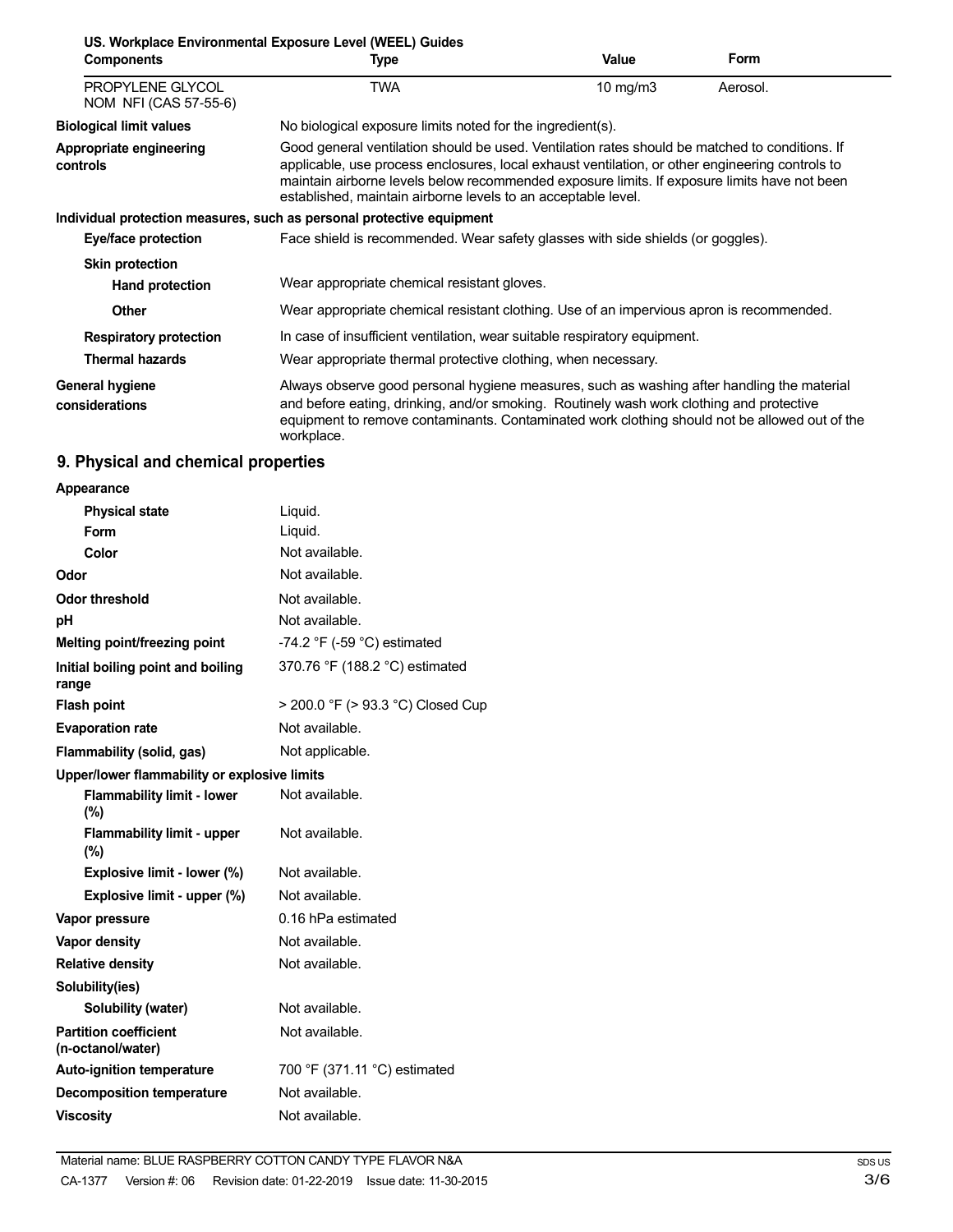| <b>Other information</b>     |                            |
|------------------------------|----------------------------|
| <b>Explosive properties</b>  | Not explosive.             |
| <b>Flammability class</b>    | Combustible IIIB estimated |
| <b>Oxidizing properties</b>  | Not oxidizing.             |
| <b>Refractive index</b>      | 1.4258 - 1.4558            |
| <b>Specific gravity</b>      | $1.03 - 1.06$              |
| 10. Stability and reactivity |                            |

| <b>Reactivity</b>                            | The product is stable and non-reactive under normal conditions of use, storage and transport.                                                                            |
|----------------------------------------------|--------------------------------------------------------------------------------------------------------------------------------------------------------------------------|
| <b>Chemical stability</b>                    | Material is stable under normal conditions.                                                                                                                              |
| <b>Possibility of hazardous</b><br>reactions | No dangerous reaction known under conditions of normal use.                                                                                                              |
| <b>Conditions to avoid</b>                   | Keep away from heat, hot surfaces, sparks, open flames and other ignition sources. Avoid<br>temperatures exceeding the flash point. Contact with incompatible materials. |
| Incompatible materials                       | Strong oxidizing agents.                                                                                                                                                 |
| <b>Hazardous decomposition</b><br>products   | No hazardous decomposition products are known.                                                                                                                           |

# **11. Toxicological information**

### **Information on likely routes of exposure**

| <b>Inhalation</b>                                                                  | Prolonged inhalation may be harmful.                                                                                                                                                                  |
|------------------------------------------------------------------------------------|-------------------------------------------------------------------------------------------------------------------------------------------------------------------------------------------------------|
| <b>Skin contact</b>                                                                | May cause an allergic skin reaction.                                                                                                                                                                  |
| Eye contact                                                                        | Direct contact with eyes may cause temporary irritation.                                                                                                                                              |
| Ingestion                                                                          | Expected to be a low ingestion hazard.                                                                                                                                                                |
| Symptoms related to the<br>physical, chemical and<br>toxicological characteristics | May cause an allergic skin reaction. Dermatitis. Rash.                                                                                                                                                |
| Information on toxicological effects                                               |                                                                                                                                                                                                       |
| <b>Acute toxicity</b>                                                              | Not available.                                                                                                                                                                                        |
| Skin corrosion/irritation                                                          | Prolonged skin contact may cause temporary irritation.                                                                                                                                                |
| Serious eye damage/eye<br>irritation                                               | Direct contact with eyes may cause temporary irritation.                                                                                                                                              |
| Respiratory or skin sensitization                                                  |                                                                                                                                                                                                       |
| <b>Respiratory sensitization</b>                                                   | Not a respiratory sensitizer.                                                                                                                                                                         |
| <b>Skin sensitization</b>                                                          | May cause an allergic skin reaction.                                                                                                                                                                  |
| Germ cell mutagenicity                                                             | No data available to indicate product or any components present at greater than 0.1% are<br>mutagenic or genotoxic.                                                                                   |
| Carcinogenicity                                                                    | Not classifiable as to carcinogenicity to humans.                                                                                                                                                     |
| IARC Monographs. Overall Evaluation of Carcinogenicity<br>Not listed.              |                                                                                                                                                                                                       |
|                                                                                    | OSHA Specifically Regulated Substances (29 CFR 1910.1001-1052)                                                                                                                                        |
| Not regulated.                                                                     |                                                                                                                                                                                                       |
| Not listed.                                                                        | US. National Toxicology Program (NTP) Report on Carcinogens                                                                                                                                           |
| <b>Reproductive toxicity</b>                                                       | This product is not expected to cause reproductive or developmental effects.                                                                                                                          |
| Specific target organ toxicity -<br>single exposure                                | Not classified.                                                                                                                                                                                       |
| Specific target organ toxicity -<br>repeated exposure                              | Not classified.                                                                                                                                                                                       |
| <b>Aspiration hazard</b>                                                           | Not an aspiration hazard.                                                                                                                                                                             |
| <b>Chronic effects</b>                                                             | Prolonged inhalation may be harmful.                                                                                                                                                                  |
| 12. Ecological information                                                         |                                                                                                                                                                                                       |
| <b>Ecotoxicity</b>                                                                 | The product is not classified as environmentally hazardous. However, this does not exclude the<br>possibility that large or frequent spills can have a harmful or damaging effect on the environment. |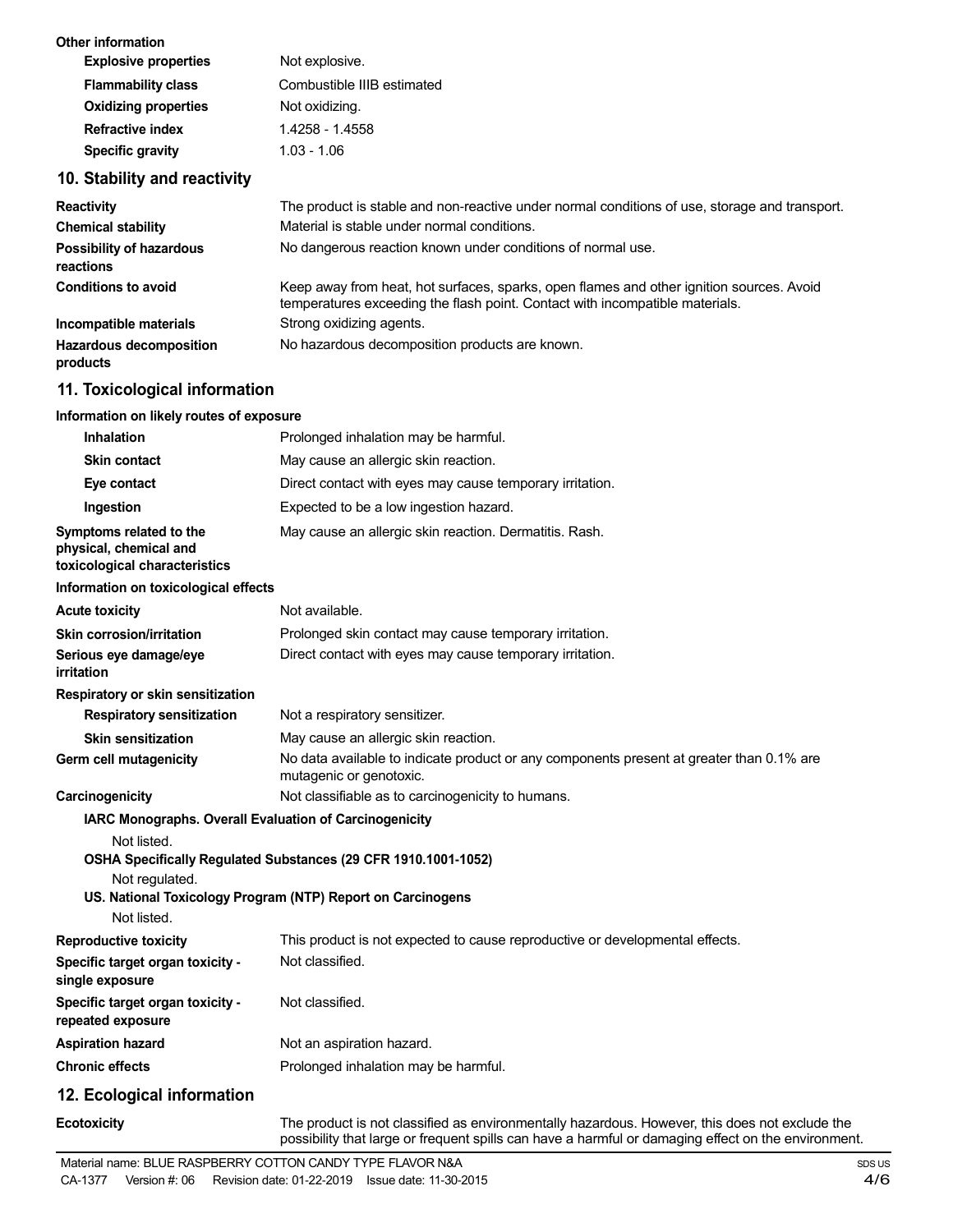| Persistence and degradability                                                                                        | No data is available on the degradability of any ingredients in the mixture.                                                                                                                                           |
|----------------------------------------------------------------------------------------------------------------------|------------------------------------------------------------------------------------------------------------------------------------------------------------------------------------------------------------------------|
| <b>Bioaccumulative potential</b>                                                                                     |                                                                                                                                                                                                                        |
| Partition coefficient n-octanol / water (log Kow)<br>PROPYLENE GLYCOL                                                | $-0.92$<br>NOM NFI                                                                                                                                                                                                     |
| <b>Mobility in soil</b>                                                                                              | No data available.                                                                                                                                                                                                     |
| Other adverse effects                                                                                                | No other adverse environmental effects (e.g. ozone depletion, photochemical ozone creation<br>potential, endocrine disruption, global warming potential) are expected from this component.                             |
| 13. Disposal considerations                                                                                          |                                                                                                                                                                                                                        |
| <b>Disposal instructions</b>                                                                                         | Collect and reclaim or dispose in sealed containers at licensed waste disposal site. Dispose of<br>contents/container in accordance with local/regional/national/international regulations.                            |
| <b>Local disposal regulations</b>                                                                                    | Dispose in accordance with all applicable regulations.                                                                                                                                                                 |
| Hazardous waste code                                                                                                 | The waste code should be assigned in discussion between the user, the producer and the waste<br>disposal company.                                                                                                      |
| Waste from residues / unused<br>products                                                                             | Dispose of in accordance with local regulations. Empty containers or liners may retain some<br>product residues. This material and its container must be disposed of in a safe manner (see:<br>Disposal instructions). |
| <b>Contaminated packaging</b>                                                                                        | Since emptied containers may retain product residue, follow label warnings even after container is<br>emptied. Empty containers should be taken to an approved waste handling site for recycling or<br>disposal.       |
| 14. Transport information                                                                                            |                                                                                                                                                                                                                        |
| <b>DOT</b>                                                                                                           |                                                                                                                                                                                                                        |
| Not regulated as dangerous goods.                                                                                    |                                                                                                                                                                                                                        |
| <b>IATA</b>                                                                                                          |                                                                                                                                                                                                                        |
| Not regulated as dangerous goods.<br><b>IMDG</b>                                                                     |                                                                                                                                                                                                                        |
| Not regulated as dangerous goods.                                                                                    |                                                                                                                                                                                                                        |
| Transport in bulk according to<br>Annex II of MARPOL 73/78 and<br>the IBC Code                                       | Not established.                                                                                                                                                                                                       |
| 15. Regulatory information                                                                                           |                                                                                                                                                                                                                        |
| <b>US federal regulations</b>                                                                                        | This product is a "Hazardous Chemical" as defined by the OSHA Hazard Communication<br>Standard, 29 CFR 1910.1200.                                                                                                      |
| <b>Toxic Substances Control Act (TSCA)</b>                                                                           |                                                                                                                                                                                                                        |
| Not regulated.                                                                                                       | TSCA Section 12(b) Export Notification (40 CFR 707, Subpt. D)                                                                                                                                                          |
| <b>CERCLA Hazardous Substance List (40 CFR 302.4)</b>                                                                |                                                                                                                                                                                                                        |
| Not listed.<br>SARA 304 Emergency release notification                                                               |                                                                                                                                                                                                                        |
| Not regulated.                                                                                                       | OSHA Specifically Regulated Substances (29 CFR 1910.1001-1052)                                                                                                                                                         |
| Not regulated.                                                                                                       |                                                                                                                                                                                                                        |
| Superfund Amendments and Reauthorization Act of 1986 (SARA)<br>SARA 302 Extremely hazardous substance<br>Not listed. |                                                                                                                                                                                                                        |
| SARA 311/312 Hazardous<br>chemical                                                                                   | No (Exempt)                                                                                                                                                                                                            |
| SARA 313 (TRI reporting)<br>Not regulated.                                                                           |                                                                                                                                                                                                                        |
| Other federal regulations                                                                                            |                                                                                                                                                                                                                        |
|                                                                                                                      | Clean Air Act (CAA) Section 112 Hazardous Air Pollutants (HAPs) List                                                                                                                                                   |
| Not regulated.<br>Not regulated.                                                                                     | Clean Air Act (CAA) Section 112(r) Accidental Release Prevention (40 CFR 68.130)                                                                                                                                       |
|                                                                                                                      |                                                                                                                                                                                                                        |